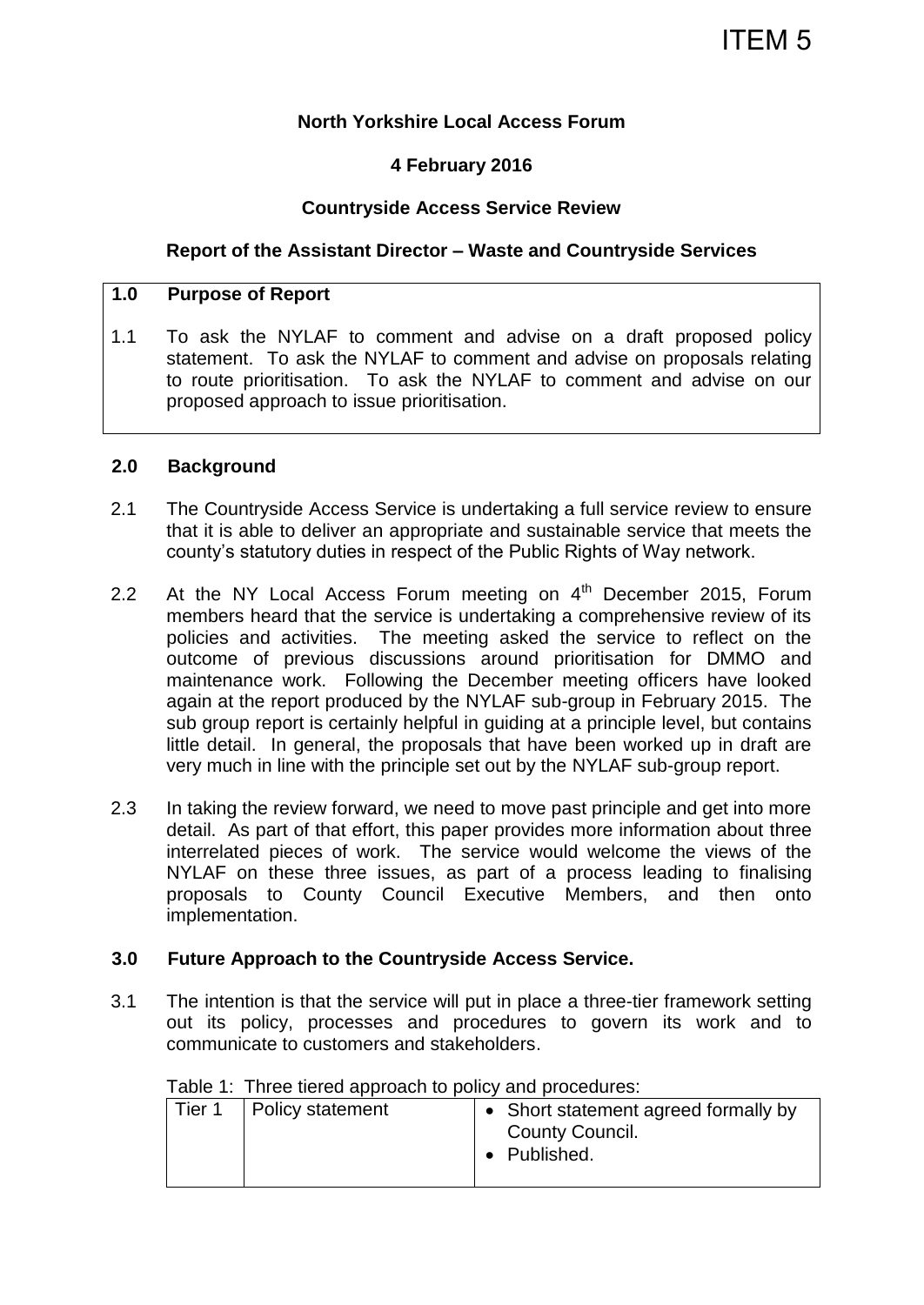| Tier 2 | Public guidance notes | • A set of publicly available guidance<br>notes that set out how NYCC will<br>approach issues. Available via the<br>NYCC website.<br>• They put more detail to relevant<br>parts of the policy framework.<br>• The aim is to provide a short<br>readable document that makes it<br>clear to all stakeholders about how<br>NYCC will deal with a range of<br>issues – either proactively, or when<br>network defects are reported to us. |
|--------|-----------------------|-----------------------------------------------------------------------------------------------------------------------------------------------------------------------------------------------------------------------------------------------------------------------------------------------------------------------------------------------------------------------------------------------------------------------------------------|
| Tier 3 | Procedure manual      | Detailed procedure notes.<br>Available internally to service staff.<br>Aim is to ensure that staff working in<br>different areas and different contexts<br>deal consistently with similar issues.                                                                                                                                                                                                                                       |

3.2 One of the largest pieces of work within the service review is to develop tiers 2 and 3 of this hierarchy through reviewing all of our procedures. This work is expected to take place over the next year. In order to provide a basis for this work, the initial focus has been on developing a policy statement (tier 1 in the table above) and new network prioritisation models. These are presented in sections 4-6 below.

## **4.0 Policy Framework.**

4.1 The following statement is the initial proposed draft policy statement.

## **Asserting and protecting public rights of way on behalf of the public**

The County Council has a duty to protect and enhance the Public Rights Of Way network. This duty includes an obligation to ensure the network is safe to use and free from obstruction. In order to fulfil this duty the County Council will ensure:

- i. Surfaces and items of infrastructure (e.g. stiles, gates and bridges) on the PROW network are appropriate and safe to use.
- ii. Maintenance works on the PROW network are carried out so as to ensure provision at least equivalent to historic levels, with improvements made where resources allow, having regard to expected use, community value and significance of individual routes.
- iii. Maintenance and improvement works are carried out within available resources and according to a published method of prioritisation.
- iv. Access to the network from metalled roads is clearly signed.
- v. Provision of other signs including waymarks along the length of public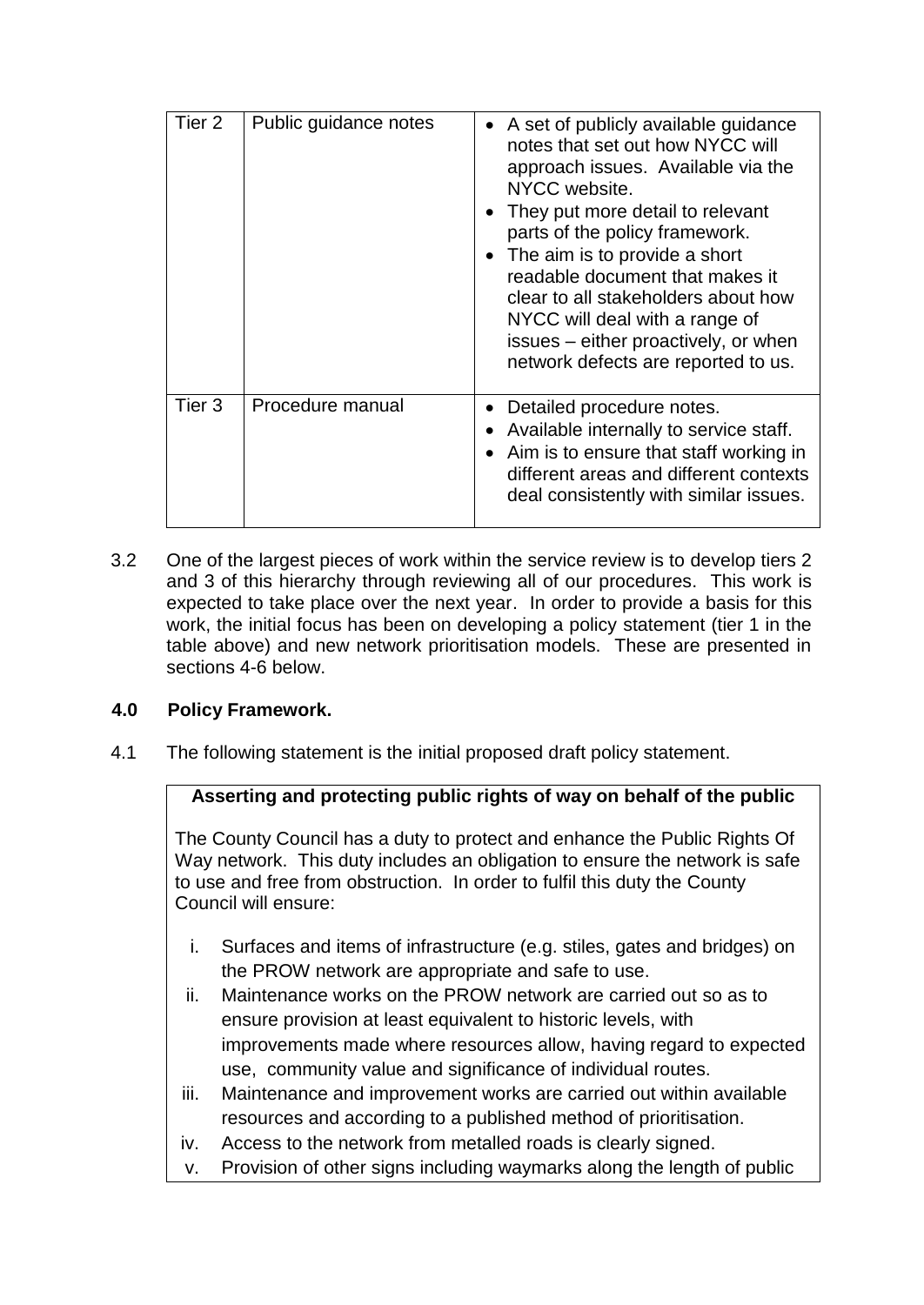rights of way is adequate and fit for purpose in order to inform and protect users and safeguard adjacent property and land.

- vi. Landowners understand their responsibilities in relation to the PROW network, including those relating to maintenance of infrastructure and furniture, control of vegetation, control of cattle, reinstatement of surfaces and removal of obstructions.
- vii. Appropriate enforcement action is taken where it is in the public interest to do so, to remove unlawful obstructions and reinstate lost or blocked routes.
- viii. It is always open, honest and fair in its dealings with users, land owners and other stakeholders in relation to Public Rights of Way.
- ix. It collaborates and works closely with stakeholders, Parish Councils, user groups, volunteers and other interested bodies and individuals to share skills and resources and maximise the potential to maintain and improve the Public Rights of Way network.
- x. It supports an effective Local Access Forum and appropriate Liaison Groups in order to facilitate strategic advice and good working relationships between users and the Council.
- xi. It processes applications to record, divert or modify rights of way (through DMMOs or PPOs) in a timely way and will regularly communicate with applicants to keep them informed of progress.

*The above policies will be carried out in in accordance with legislative requirements; the Council's [published guidance](file:///C:/Users/igfieldi/AppData/Local/Microsoft/Windows/Temporary%20Internet%20Files/Content.Outlook/U4RLL9IP/151007%20Outline%20PROW%20Guidance%20document.docx) and resources available.*

- 4.2 This framework is in line with the comments made by the NYLAF working group in February 2015. For example, it signals a method of prioritisation. It confirms our approach to waymarking and signing. It confirms our approach to working with landowners and stakeholders including Parish Councils and the NYLAF and other liaison groups.
- 4.3 NYLAF members are invited to comment on the draft policy statement. We expect that the statement will be formally signed off in Spring 2016.

# **5.0 Route prioritisation**

- 5.1 In response to the reduced funding level available, the service needs to revise its prioritisation models to ensure that it focuses resource and effort onto priority routes and issues.
- 5.2 The first prioritisation model being revised is the route prioritisation model. The main points of the proposed approach are to:
	- a. Prioritise every section of path on the network, and then make that prioritisation available via the public network GIS layer.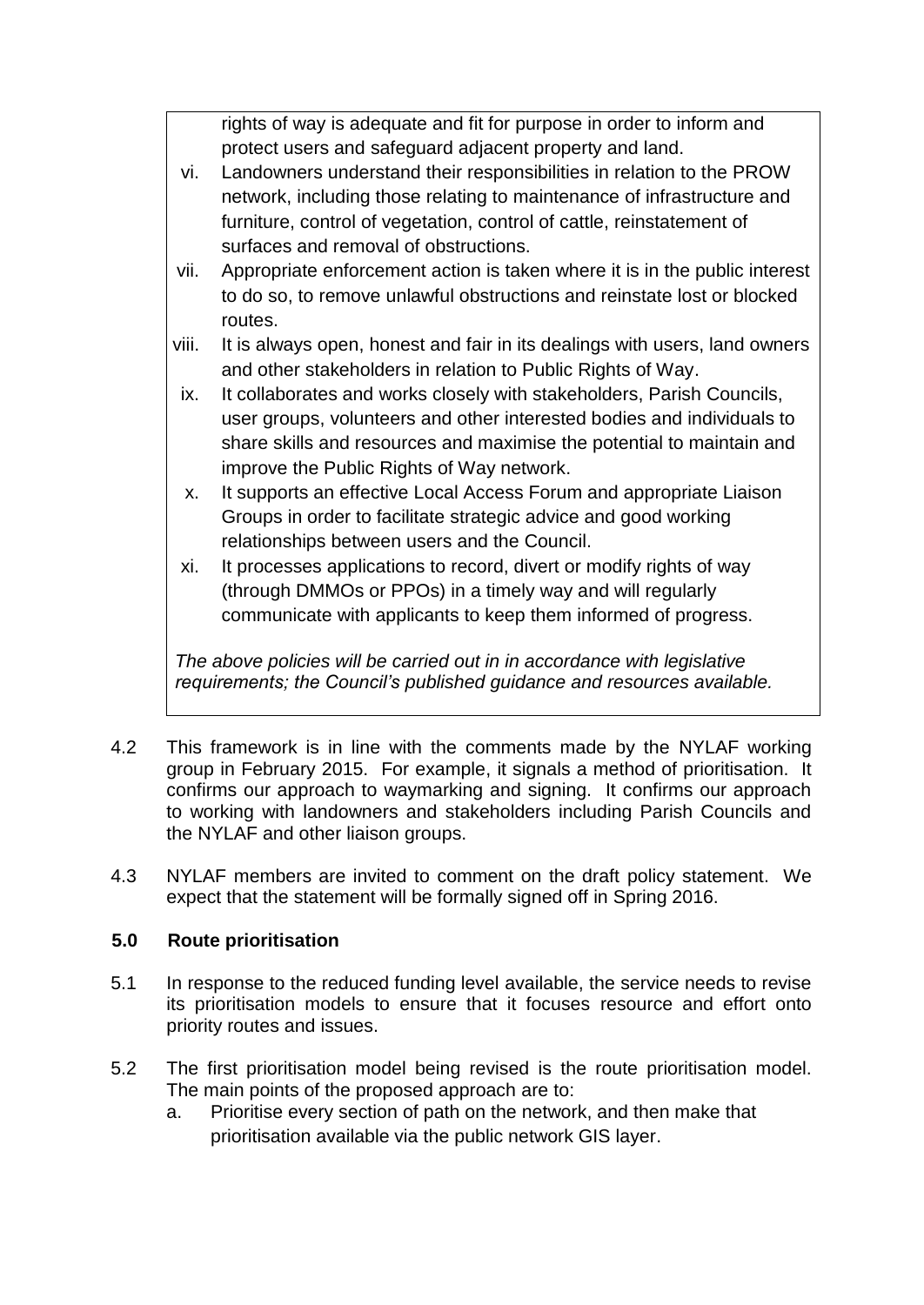- b. Explicitly link network prioritisation to the value placed in the path by the community.
- c. Thereby provide more clarity for staff, customers and stakeholders, allowing a transparent approach to providing service to customers and stakeholders.
- d. Allow clearer tasking within the service team.
- e. Provide a basis for directing volunteer and community effort on the network.
- f. Ensure that the prioritisation level of each path is factored into the detailed work procedures for both proactive and reactive maintenance activity. Therefore on an issue by issue basis we would provide a different level of service depending on the priority of the path.
- 5.3 After considering a range of potential approaches, the proposed model that we are considering has the following key elements:
	- a. We will continue to manage the network based on 'Links' sections of paths.
	- b. Each link will have a priority assigned.
	- c. A priority banding will be assigned based on a total priority score which will be the sum of the ratings of two elements.
	- d. Each link will be assigned a characteristic score a points score between 2 and 10 based on the key characteristic of the link.
	- e. Each link will be assigned a community value score a points rating between 1 and 5 based on an assessment of the comparative value placed on the link by the local community.
	- f. Each link will therefore attract a score between 3 and 15 points.
	- g. We will assign a high/medium/low priority banding to each link. This will be mapped and published on the website.
	- h. The priority banding would be assigned based on the distribution of scores once all links have been scored, and on the capacity level within the service.
	- i. The priority score or banding will then form part of the issue prioritisation model.
- 5.4 Figure 1 illustrates how the scoring would work for each section of path.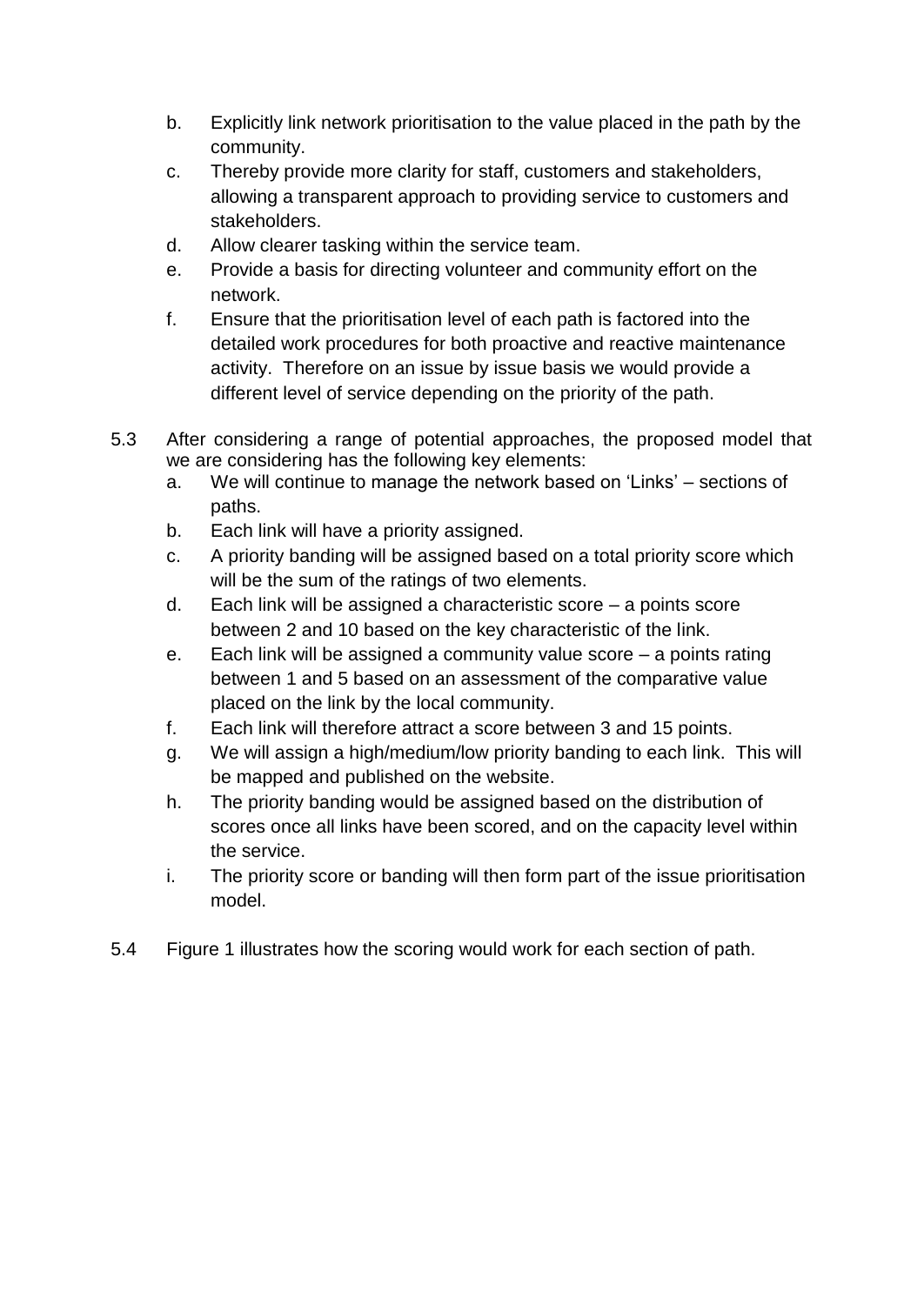| Figure 1: Route prioritisation illustration: |                       |  |
|----------------------------------------------|-----------------------|--|
| Route characteristic                         | Route community value |  |
| score                                        | score                 |  |
| 4 points                                     | 4 points              |  |
| Total route priority score                   |                       |  |
| 8 points                                     |                       |  |
|                                              |                       |  |
|                                              | Route priority level  |  |
| Low                                          |                       |  |
|                                              |                       |  |
| <b>High priority</b>                         | 13 - 15 points        |  |
| Medium priority                              | 9 - 12 points         |  |
| Low priority                                 | 3 - 8 points          |  |
|                                              |                       |  |

This approach is proposed because we think:

- (a) that it is a transparent approach to prioritising the entire network;
- (b) that including community value explicitly within the model is an improvement in principle;
- (c) that the inclusion of community value in the prioritisation will focus attention and resource onto parts of the network that will provide greatest benefit and value per pound spent.

## Route Characteristic Element

- 5.5 The proposed model will assign a route priority score and level based on two criteria: the key characteristic of the route and the community value of the route. Table 3 shows the initially proposed path characteristics for each section and path. It shows the type of characteristic that we consider important, how that characteristic is to be defined, and the score to be linked to each defining characteristic.
- 5.6 Many paths and sections of route are multi-faceted in nature and could fall into more than one of the defining characteristics. It would be possible to give a multi-faceted section or path points for each of its characteristics. However this would result in a very large points differential between paths, and would make the model much more complex. Therefore we think it better to use a 'key characteristic' model that will assign one score to each path based on its highest scoring characteristic.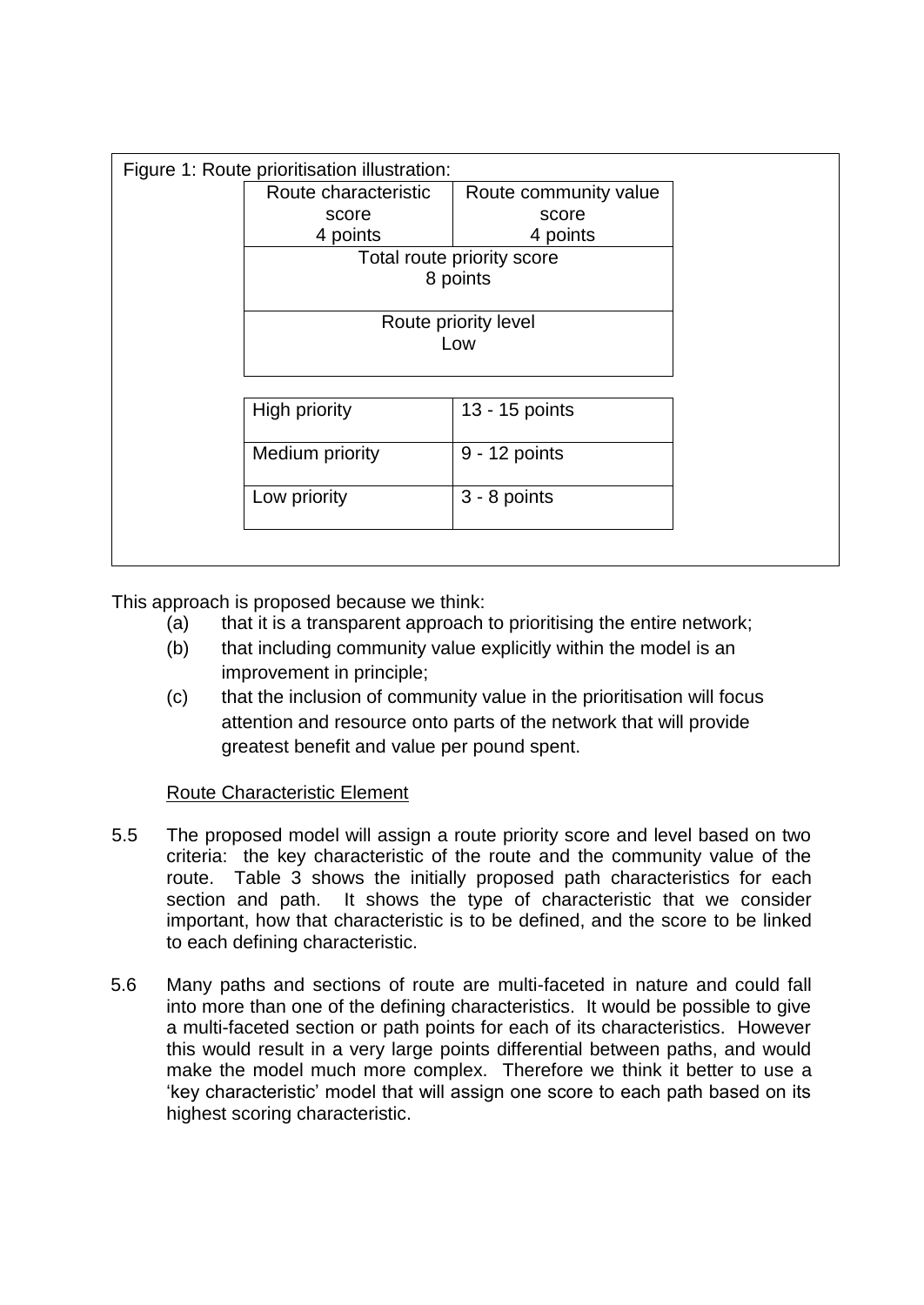Table 3: Path characteristic scores

| <b>Latiful diagnologie de la compo</b><br><b>Path characteristic</b> | Defined by / as                                                             | <b>Score</b> |
|----------------------------------------------------------------------|-----------------------------------------------------------------------------|--------------|
| <b>National Trail/National</b>                                       | <b>Natural England/Sustrans</b>                                             | 10           |
| <b>Cycle Network</b>                                                 |                                                                             |              |
|                                                                      |                                                                             |              |
| Safe routes to schools                                               | Usually surfaced routes providing alternative direct                        |              |
|                                                                      | pedestrian/cycle route from population centres to schools                   |              |
|                                                                      | avoiding busy roads or roads without a footway.                             |              |
| Routes within urban                                                  |                                                                             |              |
| areas                                                                | Routes mostly within development limit of service<br>centres/large villages |              |
| NYCC promoted routes                                                 | PRoW / Development & Outreach teams.                                        | 8            |
|                                                                      |                                                                             |              |
| Routes within 1km of                                                 | Routes mostly within 1km of the development limit of                        |              |
| urban fringe                                                         | service centres/large villages.                                             |              |
|                                                                      |                                                                             |              |
| Routes to and within 1km                                             | Places of interest defined as: viewpoints, prominent                        |              |
| of places of interest in                                             | peaks, historic buildings and grounds, ruins and                            |              |
| the countryside                                                      | archaeological sites, waterfalls, nature reserves, fishing                  |              |
|                                                                      | ponds, pubs, cafes, country parks.                                          |              |
| Multi-user trails                                                    | Largely barrier free, surfaced strategic routes for walkers,                | 6            |
|                                                                      | cyclists and horse riders either linking communities or                     |              |
|                                                                      | over 5km in length.                                                         |              |
| Routes within 1km of                                                 | Development limit.                                                          |              |
| village centres.                                                     |                                                                             |              |
|                                                                      |                                                                             |              |
| Routes within 1km of                                                 | Tourism centres defined as: campsites, holiday parks,                       |              |
| tourism centres.                                                     | hotels and other holiday accommodation centres.                             |              |
|                                                                      |                                                                             |              |
| <b>Routes within National</b>                                        | Natural England                                                             |              |
| parks and AONBs                                                      |                                                                             |              |
|                                                                      |                                                                             |              |
| Routes along main rivers<br>and canals                               | <b>Environment Agency</b>                                                   |              |
|                                                                      |                                                                             |              |
| Routes avoiding A and B                                              | <b>NYCC</b>                                                                 |              |
| class roads                                                          |                                                                             |              |
|                                                                      |                                                                             |              |
| Routes onto access land                                              | <b>Natural England</b>                                                      |              |
| Other routes                                                         | All routes that don't have another characteristic                           | 4            |
|                                                                      |                                                                             |              |
| Obsolete routes                                                      | Cul-de-sac routes with no terminal point of interest.                       | 2            |
|                                                                      | Routes that do not connect with other highways or                           |              |
|                                                                      | PRoW.                                                                       |              |
|                                                                      | Routes that only connect to A and B class roads without                     |              |
|                                                                      | a suitable verge or footway.                                                |              |

5.7 The characteristics have been chosen to be factually objective in order to be mappable on currently available datasets, although some of those datasets will need a degree of work to finalise definitions.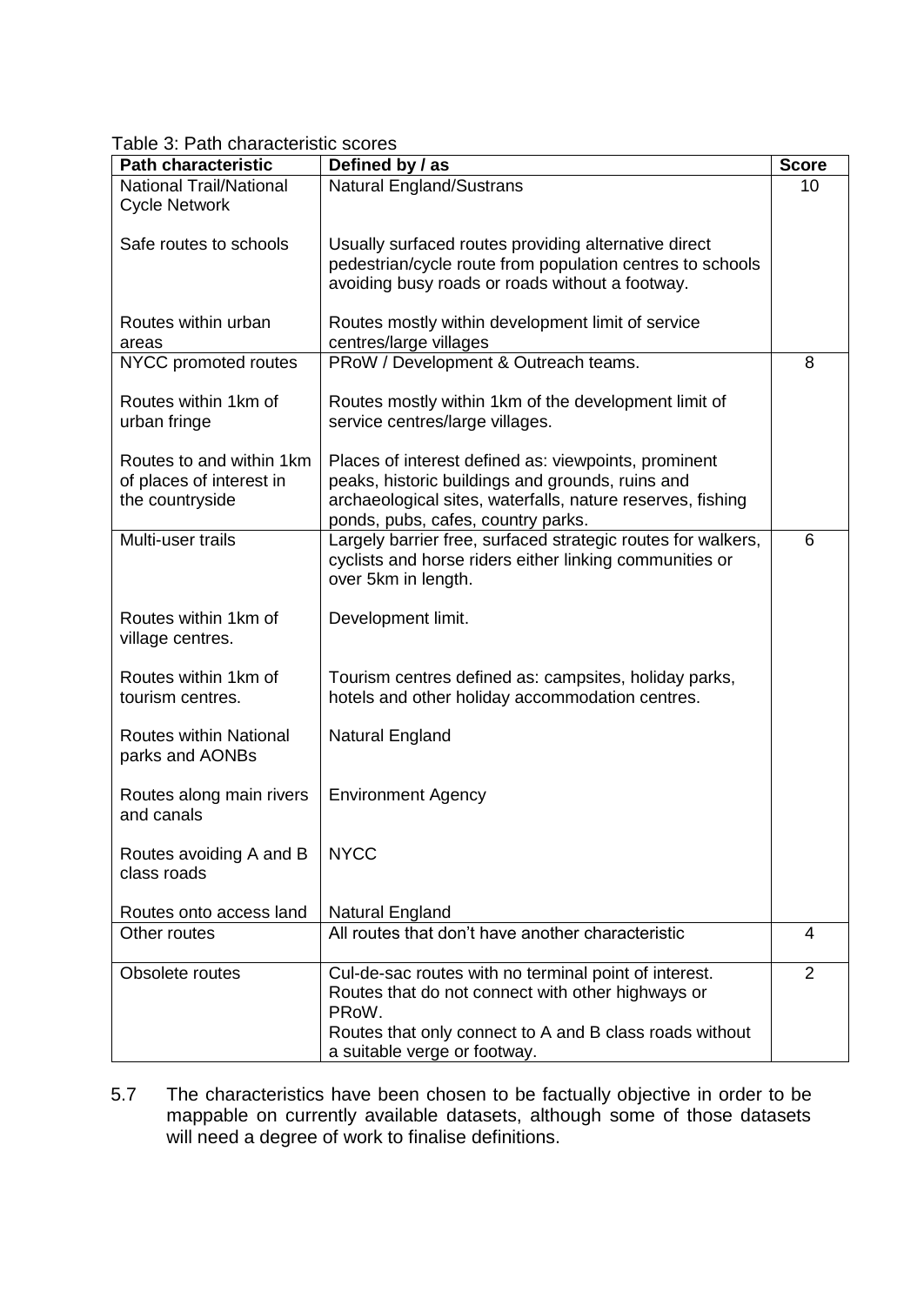- 5.8 The implication of only including factually objective characteristics is that this element of the model could be implemented relatively quickly. We could initially implement the model based solely on the path characteristics above, giving time to develop and then add in scores over time for the more difficult to measure community value element. An initial partial implementation based on the characteristics of paths alone would still bring an improved level of rigour compared to the current position.
- 5.9 Issues and questions that the NYLAF may want to consider are:
	- $\triangleright$  Do you agree with the characteristics set out above?
	- $\triangleright$  Are there other characteristics that should be considered?
	- $\triangleright$  Are there characteristics that should be removed?
	- $\triangleright$  Do you agree with the scores assigned to the characteristics in table 3?

### Community Value Element

- 5.10 We consider that it is beneficial to include an assessment of how the community values their right of way network as part of the route prioritisation model. We believe that in principle it is a positive move to prioritise effort and resource onto routes that add the most value to the local community.
- 5.11 However there are four difficulties with this element of the proposed route prioritisation model:
	- a) It is difficult to define community
	- b) It is difficult to define community value.
	- c) We have no data of any kind relating to how the community (however defined) value the different elements of their right of way network.
	- d) We have no method of measuring community value.
- 5.12 The proposal is therefore to recognise a primary and secondary idea of community. We want to define the primary community as those people living within the parish. We expect to deal with the Parish Council as the representative of the primary community.
- 5.13 Other users benefit from and have an interest in the PRoW network, and will take a view on how NYCC prioritise and maintains the network. We currently define other user groups and communities of interest as: Auto Cycle Union Ltd, The British Horse Society, Ramblers, Byways and Bridleways Trust, Open Spaces Society, The British Driving Society, Cyclists Touring Club, All Wheel Drive Club, Trail Riders Fellowship, Range Rover Register, LARA, Green Lane Association, North East Laners.
- 5.14 Table 4 sets out our proposed definition of community value. In each case we propose to define the level of value by reference to a subjective assessment by the primary community (Parish Council), and by whether there is any evidence of interest in the route from one or more of the user groups making up the list of secondary communities of interest.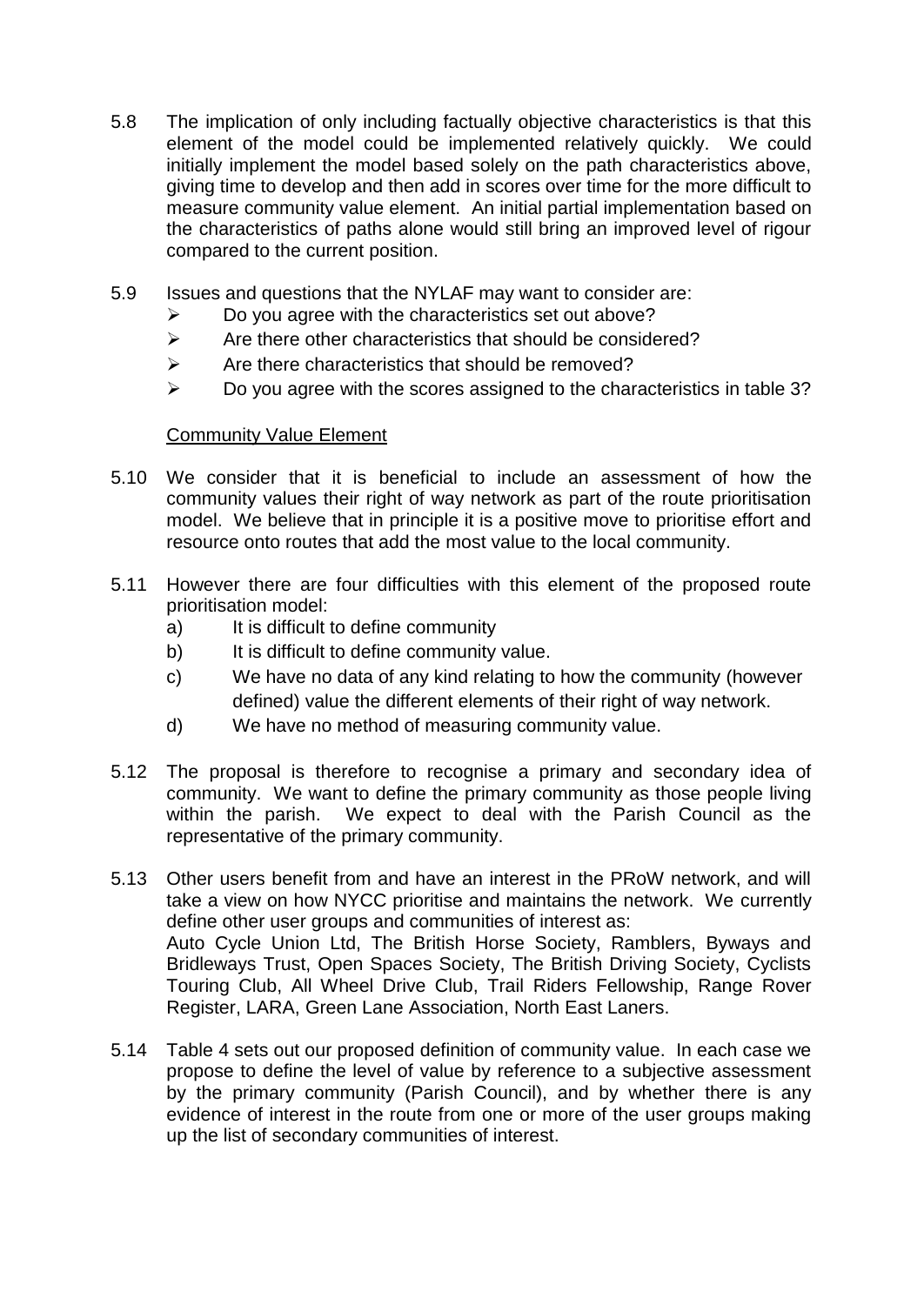Table 4: Proposed definition of Community Value

| <b>Community Value</b> | <b>Defined as</b>                                                                                                                                                                                                                                      | <b>Score</b> |  |
|------------------------|--------------------------------------------------------------------------------------------------------------------------------------------------------------------------------------------------------------------------------------------------------|--------------|--|
| Very High              | Route provides significant amenity and<br>economic benefit to local community users<br>(defined as people living within the parish).<br>&<br>Evidence that the route is strongly valued by<br>other user groups and communities of interest.           | 5            |  |
| High                   | Route provides significant amenity and<br>economic benefit to local community users<br>(defined as people living within the parish).<br>&<br>No evidence that the route is strongly valued<br>by other user groups and communities of<br>interest.     | 4            |  |
| Medium                 | Route provides some amenity and economic<br>benefit to local community users (defined as<br>people living within the parish)<br>&<br>Evidence that the route is strongly valued by<br>other user groups and communities of interest.                   | 3            |  |
| Low                    | EITHER:<br>Route provides some amenity and economic<br>benefit to local community users (defined as<br>people living within the parish)<br>&<br>No evidence that the route is strongly valued<br>by other user groups and communities of<br>interest.  | 2            |  |
|                        | OR:<br>Route provides at best limited amenity or<br>economic benefit to local community users<br>(defined as people living within the parish).<br>&<br>Evidence that the route is strongly valued by<br>other user groups and communities of interest. |              |  |
| Very Low               | Route provides at best limited amenity or<br>economic benefit to local community users<br>(defined as people living within the parish).<br>&<br>No evidence that the route is strongly valued<br>by other user groups and communities of<br>interest.  | 1            |  |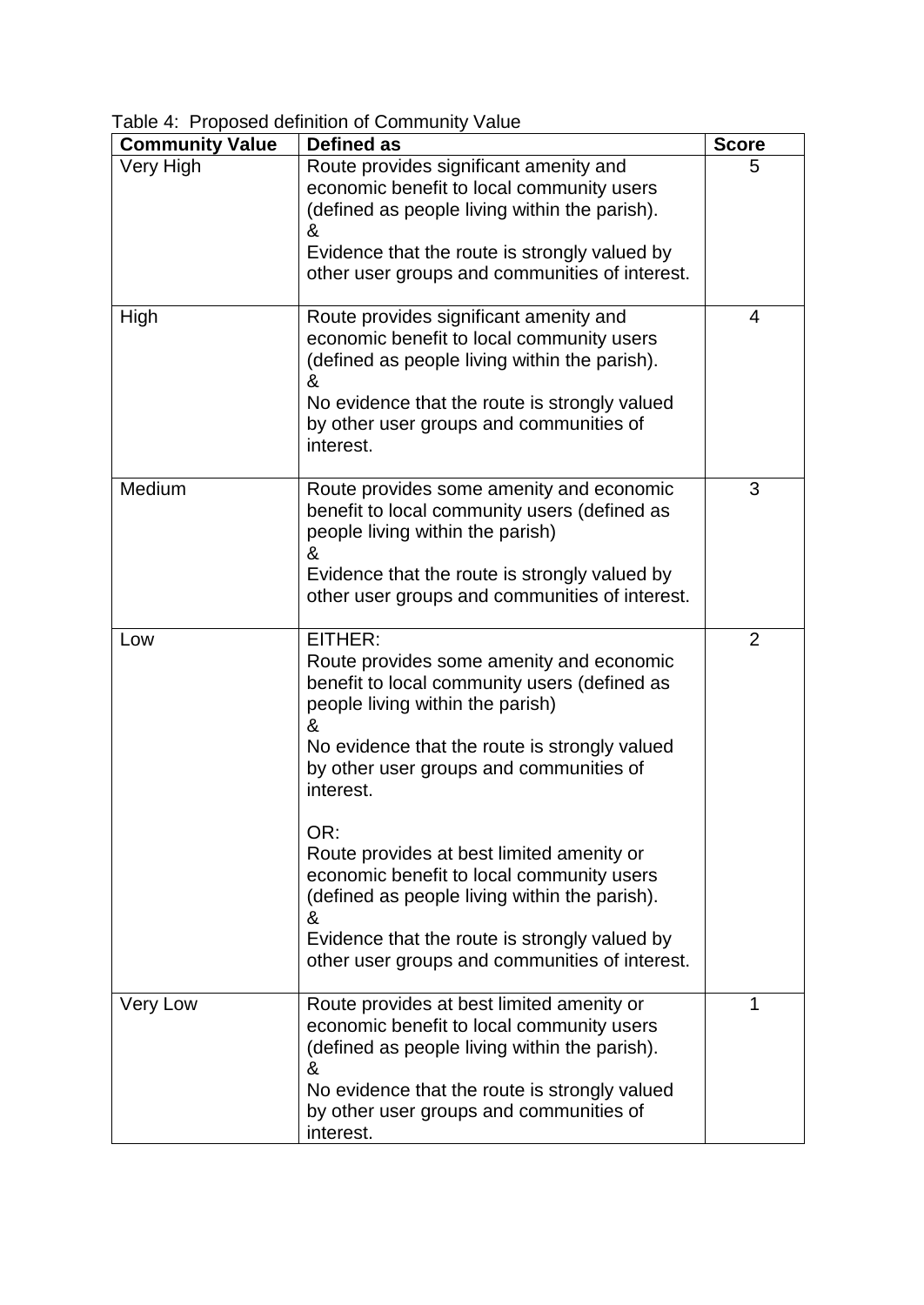- 5.15 In order to implement this element of the approach the service would need to gather and then update and improve the quality of this data over time. If we decided to take this approach, then starting in 2016/17 we would:
	- $\triangleright$  Undertake a simple survey of parishes in North Yorkshire to ascertain how each parish values the paths within its boundaries.
	- $\triangleright$  Discuss and plan the most appropriate way for each of the user groups to contribute to their element of the model. This might be by asking each of them to rate their level of interest in the entire network for us.
- 5.16 As we don't have any data, initial implementation would have to be based on the objective characteristic data only. As we develop community value data that could then be phased into the model.
- 5.17 A significant concern is that user groups or parishes may rate all of the relevant sections of the network as providing high value, in an attempt to move their paths up the priority list. Hopefully by explaining the model then this would not happen, but if it did then we would have to take a view on whether it was legitimate to use the survey data or whether to fall back onto the characteristic score alone. Clearly there are some issues around implementing the community value rating within the proposed approach.
- 5.18 Issues and questions that the NYLAF may want to consider are:
	- $\triangleright$  Do you agree that an assessment of community value levels should be included in the model?
	- $\triangleright$  Do you agree with the proposed definitions of community value?
	- $\triangleright$  What do you think of the suggested approaches to measuring community value?
	- $\triangleright$  Are there other practical ways to collect community value data?

## **6.0 Issue prioritisation**

- 6.1 The second prioritisation model being reviewed is the issue prioritisation model. The service prioritises each network defect reported to it. The issue prioritisation model governs how reported defects are prioritised in a consistent manner. This drives work programming in the team. It also helps ensure that resource is focused onto the most important issues.
- 6.2 In principle we don't see the need to change this approach. It remains important to prioritise network defects reported to the team. We don't consider it appropriate to ask NYLAF to consider detailed options of scoring models that prioritise between different reported issues.
- 6.3 However we would welcome advice from the NYLAF over the relative importance to be placed on the three elements used in the model. We consider that these three elements remain appropriate and we don't propose to change them. They are:
	- a. Route priority